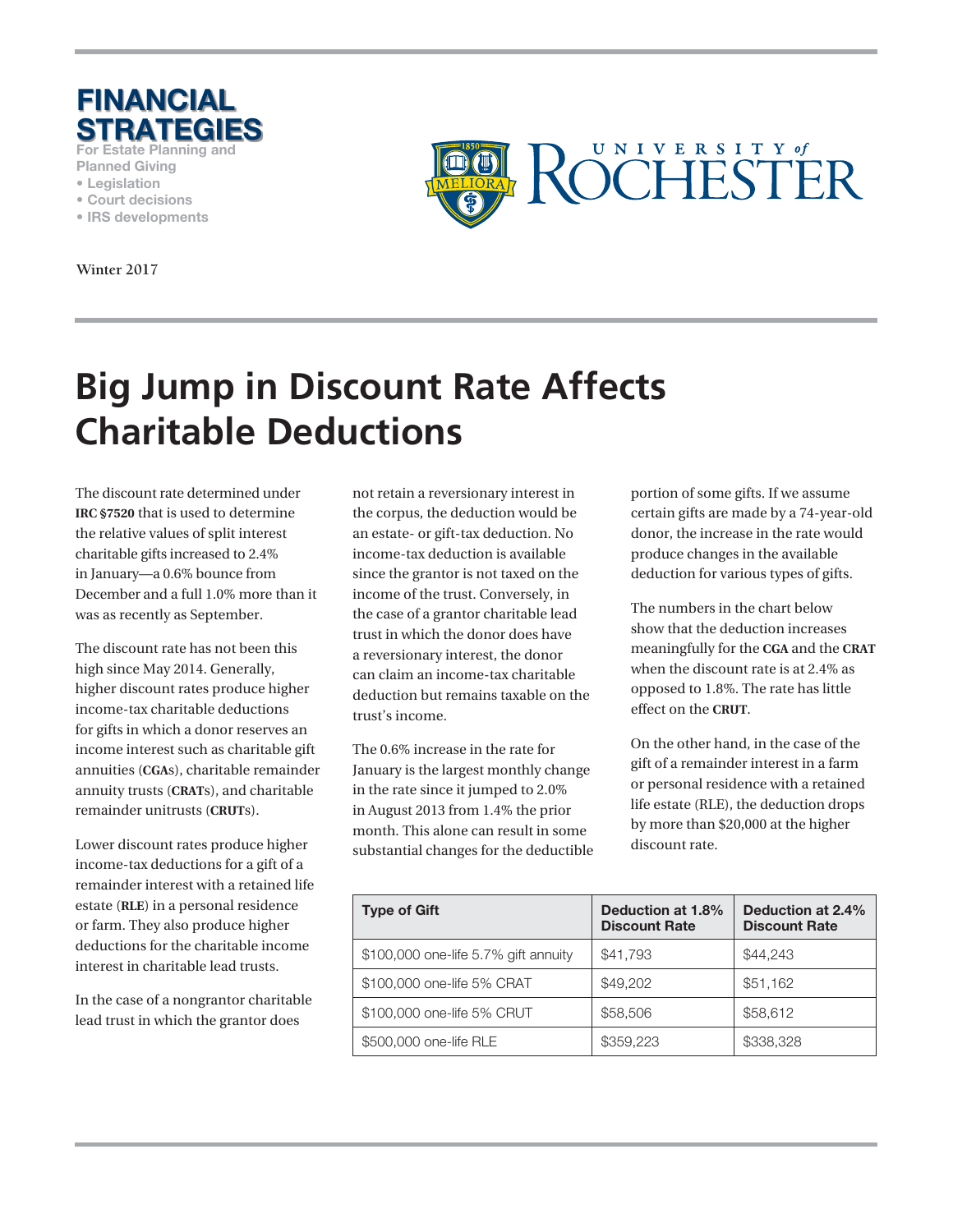Similar results would occur with a charitable lead trust. For example, the value of the deductible income interest, either for income-tax or estate- or gift-tax purposes, is substantially more when the rate is lower. Here is what happens with a \$1,000,000 **CLT** that pays an annuity interest of \$50,000 per year for 20 years:

| <b>Discount</b><br>Rate | <b>Deductible</b><br>Amount |  |
|-------------------------|-----------------------------|--|
| 1.8%                    | \$833,570                   |  |
| $2.4\%$                 | \$786,870                   |  |

Donors have the choice of using the rate in effect for the month in which the gift is actually made or for either of the two previous months. Those contemplating a major split-interest gift will want to be sure to consider what discount rates are available to them and what the impact of their choice of rates will be.

### **Tax Court Sends Message: Say What You Mean and Mean What You Say**

Harvey Hubbell executed his last will and testament in 1955 and died two years later. In 1960 the Ohio probate court approved final distributions from the estate, which included funds to create a trust that provided relatively small monthly annuity payments to several family members and friends for life.

In 2009 the income-tax return of the trust was audited by the Internal Revenue Service, which resulted in the denial of a claimed charitable deduction of \$64,279 and the levying of a deficiency claim of \$32,639. Representatives of the trust appealed that decision to the United States Tax Court **[Hubbell v. Commissioner, No. 2889-12S, (T.C. Oct. 13, 2016)]**.

The 2009 gifts were not the first charitable contributions the trust had made. The trust had a history of

| Year | <b>Income</b> | <b>Distributions</b> | <b>Charitable contribution</b><br>deduction |
|------|---------------|----------------------|---------------------------------------------|
| 1985 | \$700.304     | \$2,700              | \$384,976                                   |
| 1988 | 46,830<br>S.  | \$2,100              | \$77,900                                    |
| 1991 | \$187,610     | \$2.100              | \$159.441                                   |
| 1994 | \$138,445     | \$2.100              | \$139,450                                   |
| 1997 | \$175,008     | \$2,100              | \$146,933                                   |
| 2001 | \$125,465     | \$2,100              | \$99,148                                    |
| 2005 | \$159,306     | \$1,500              | \$125,274                                   |
| 2008 | \$112,403     | \$1,500              | \$86,864                                    |

significant gifts dating back to 1985. That year the trust had substantial income and indicated that it had made charitable contributions of \$384,976. It continued to make intermittent gifts until 2009, the year in question in this case, as shown in the above chart:

The **IRS** did not dispute that the gifts had been made. It disputed whether or not the trust was authorized to make those gifts by the trust's governing instrument.

Item IV of the trust set out annuity provisions for a range of family and friends. Item V provided that the trust would continue until the death of the last surviving beneficiary under Item IV but also gave the trustees the authority to continue the trust exclusively for charitable purposes if they deemed it advisable:

The trust last above mentioned shall terminate upon the death of the last person receiving benefits therefrom, except that if in the judgment of the then Trustees it is advisable to continue the trust, it may be continued for not longer than ten (10) years after such death. All unused income and the remainder of the principal shall be used and distributed, in such proportion as the Trustees deem best, for such purpose or purposes, to be selected by them at the time of each distribution, as will make such uses and distributions exempt from Ohio inheritance and federal estate taxes and for no other purpose.

As of 2009 there were still two of the named beneficiaries living. There was no language other than the language in Item V specifically authorizing the trustees to make charitable gifts. A later provision in the trust instrument gave the trustees the authority to create a foundation, but they had not done so as of the time of the audit of the 2009 return. As such, the **IRS** determined that the gifts were not deductible.

The Tax Court noted that the burden of proof was on the trust and that it needed to do three things to prevail: (1) identify the "governing instrument"; (2) show that the charitable contributions were paid "pursuant to" the terms of that instrument as required by **IRC §642(c)(1),** under which the deduction was claimed; and (3) demonstrate that each contribution was paid for a charitable purpose under **IRC §170(c)**. The parties agreed that the trust satisfied (1) and (3), so only whether the gifts were made pursuant to the terms of the governing instrument was in question.

The trust argued that the court could go beyond the provisions of the document to determine Mr. Hubbell's intent because there was a "latent ambiguity" in the will that could make it possible to misinterpret intent without examining extrinsic facts. Essentially, the trust argued that even though the instrument did not expressly authorize charitable contributions until after the death of the last surviving annuity beneficiary,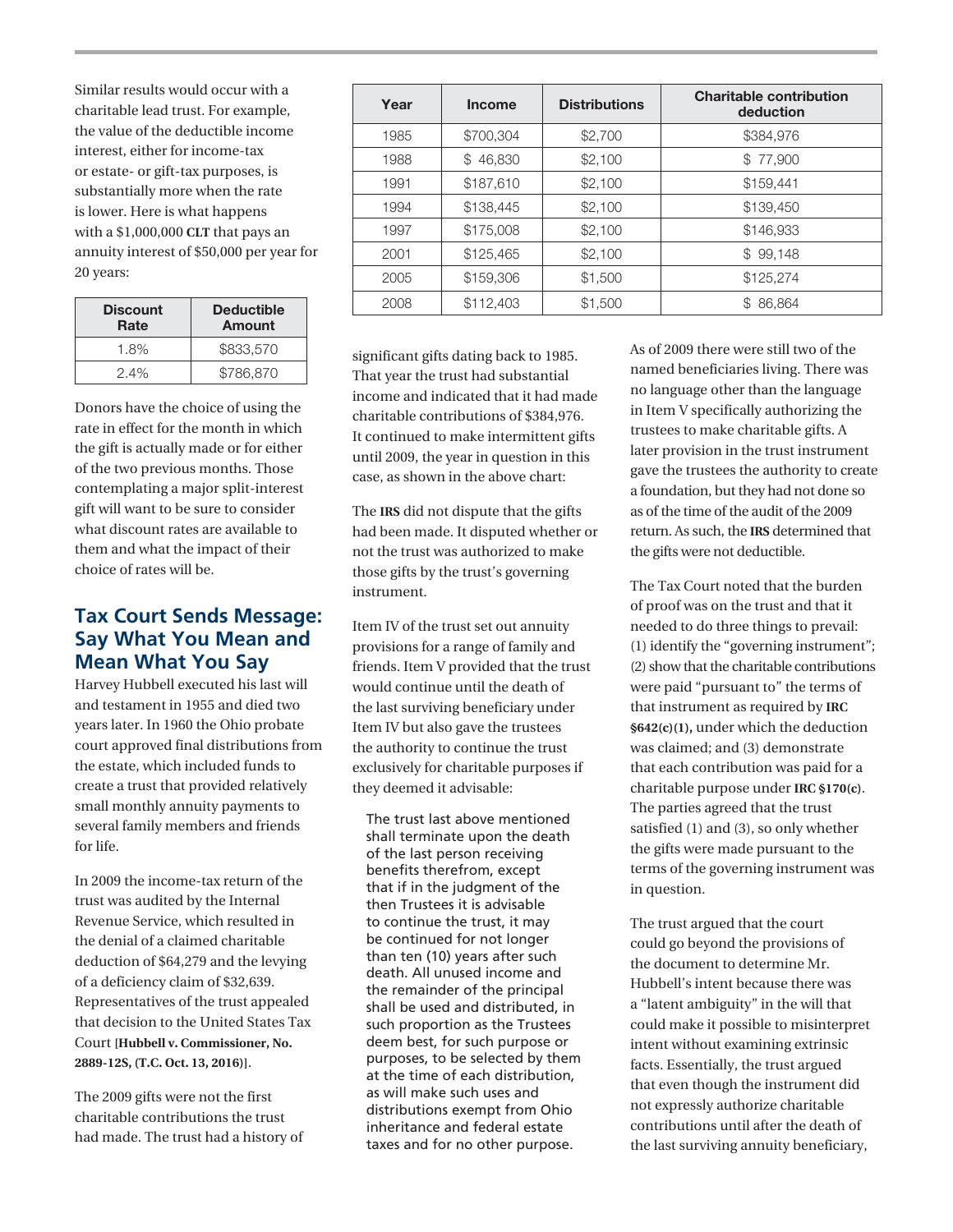it also did not expressly prohibit the trustees from making such gifts.

The trust pointed out that the amount of the annuities paid to the individual beneficiaries was rather small compared to the total value of Mr. Hubbell's estate, leading to a conclusion that making charitable contributions would not jeopardize the trust's ability to fulfill the annuity obligations.

In addition, representatives of the trust had sought and received declaratory relief in 2014 from an Ohio court. The Ohio court issued the following declaration:

The language of the Will, as written, providing for the administration of the Trust, authorizes, and has from the inception of the Trust authorized, the Trustees of the Trust to make distributions of income and principal for charitable purposes specified in Internal Revenue Code section 170(c), or the corresponding provision of any subsequent federal tax law, both currently and upon termination of the Trust.

The court rejected the contention that a relatively small amount of the annuities compared to the assets of the estate would indicate tacit approval of charitable gifts. It pointed out that there was also the possibility of a second trust—a marital trust for Mr. Hubbell's wife had she survived him. If that had happened, the trust in question would have only half as many assets. In addition, the court noted that Mr. Hubbell could have easily granted such permission if he so intended.

The Tax Court indicated that "for there to be an 'ambiguity' in a will, the words of the will must have two or more meanings, they must be understood in more than one way, or they must refer to two or more things at the same time. Boulger, 377 N.E.2d at 757."

The Tax Court offered this definition of a latent ambiguity:

A latent ambiguity is a defect which does not appear on the face of language used or an instrument being considered. It arises when language is clear and intelligible and suggests but a single meaning, but some intrinsic fact or some extraneous evidence creates a necessity for interpretation or a choice between two or more possible meanings, as where the words apply equally well to two or more different subjects or things.

It found no such ambiguity here. According to the court, "The trust is asking the court to rewrite the will." The Tax Court also chose to disregard the finding of the Ohio Court. It determined that since "there is no ambiguity, there is no need to turn to extrinsic evidence—and the testator's intent must be determined from the will."

So what is the lesson of Hubbell? If there are specific intentions inherent in the creation of a governing instrument, it is good practice to state them as expressly as possible.

## **IRS Releases 2017 Brackets—For Now**

The **IRS** has released the federal income-tax brackets for 2017. Adjusted for inflation—which has been minimal—the new brackets reflect very little change from the brackets that were in effect for 2016.

For instance, the 25% bracket for single taxpayers for 2017 tops out at \$91,900, up just \$750 from \$91,150 in 2016. Similarly, the top end of the 25% bracket for married taxpayers filing jointly has increased just \$1,200 from \$151,900 in 2016 to \$153,100 in 2017.

Standard deductions for 2017 are \$12,700 for married individuals filing jointly, \$6,350 for singles and married individuals filing separately, and \$9,350 for heads of household. There is an additional standard deduction of \$1,250 for taxpayers who are 65 or older or blind.

**What Will the Future Hold?** While tax rates and other components of the tax system are already firmly in place, there is significant anticipation that changes may be coming. Tax reform was a major theme of the presidential campaign, and the new administration and the Republican Party have advanced an outline of multiple proposed changes.

At this point any extended discussion of what those potential changes might be would be speculation. However, the proposals that have been put forth do seem to have common elements of fewer and lower federal tax brackets and higher standard deductions.

Such changes would, of course, have important implications for charitable planning. As we wait to learn specifics, taxpayers with charitable objectives will want to track potential tax changes carefully.

| Top Range of Federal Income-Tax Brackets |               |                                         |                                    |  |  |  |
|------------------------------------------|---------------|-----------------------------------------|------------------------------------|--|--|--|
| Rate                                     | <b>Single</b> | <b>Married Filing</b><br><b>Jointly</b> | <b>Head of</b><br><b>Household</b> |  |  |  |
| 10%                                      | \$9,325       | \$18,650                                | \$13,350                           |  |  |  |
| 15%                                      | 37,950        | 75,900                                  | 50,800                             |  |  |  |
| 25%                                      | 91,900        | 153,100                                 | 131,200                            |  |  |  |
| 28%                                      | 191,650       | 233,350                                 | 212,500                            |  |  |  |
| 33%                                      | 416,700       | 416,700                                 | 416,700                            |  |  |  |
| 35%                                      | 418,400       | 470,700                                 | 444.550                            |  |  |  |
| 39.6%                                    | no maximum    | no maximum                              | no maximum                         |  |  |  |